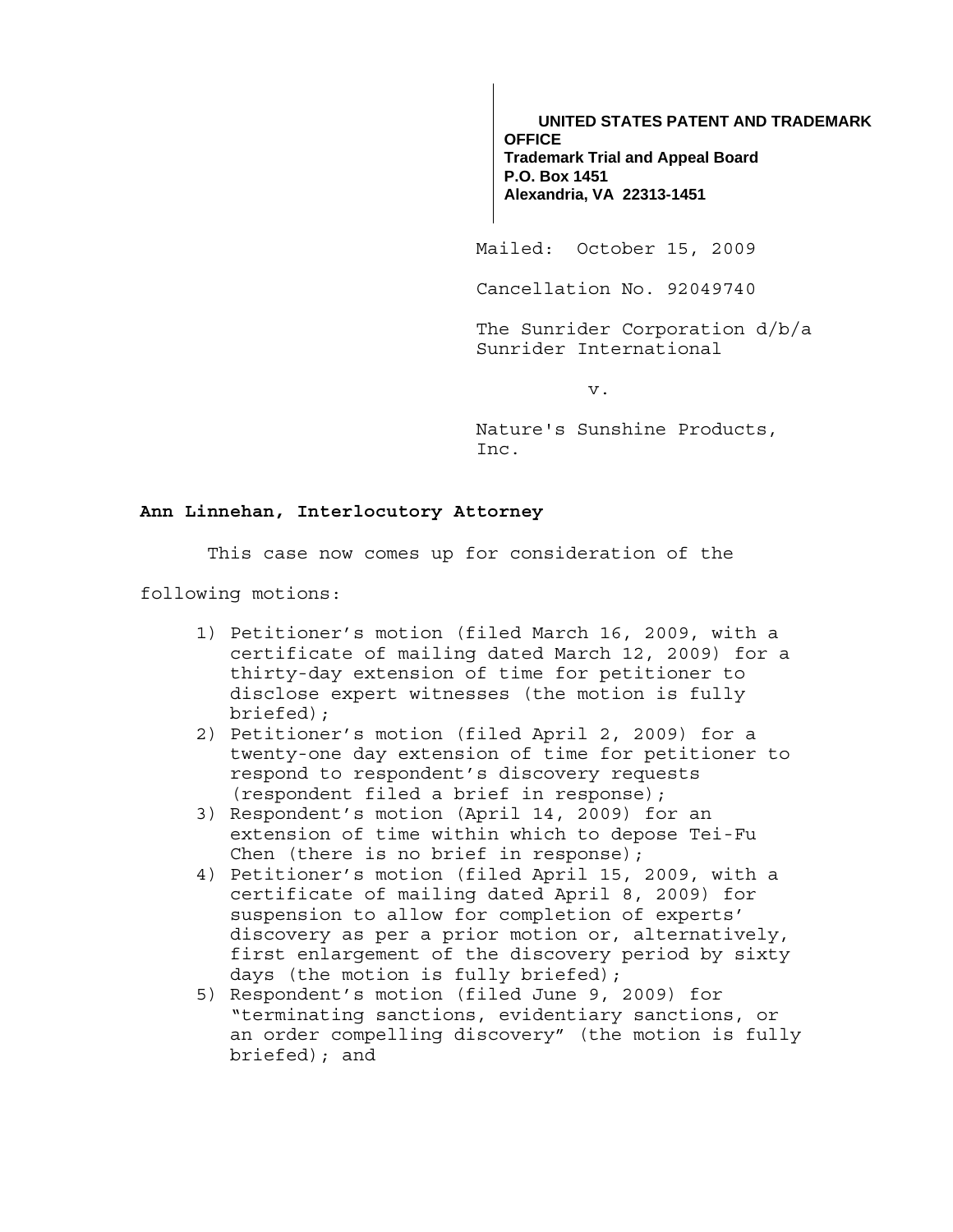6) Petitioner's motion (filed October 7, 2009) to suspend proceedings for a civil action between the parties.

The Board turns first to petitioner's motion to extend the deadline for expert disclosures. $^{\rm 1}$  Expert disclosures were due, as set forth in the institution order, on March 12, 2009. Petitioner requests that the parties be permitted an additional thirty days "until and including April 13, 2009 (April 11, 2009 being a Saturday)" for the designation of experts. $^2$  Petitioner states that the use of an expert witness may become necessary on Chinese language issues, proper translations or acceptable or commonly understood Romanization of such language, as well as on other issues pertaining to the Chinese language. Petitioner specifically indicates that certain discovery requests served by respondent on February 20, 2009 have made it clear that the mere testimony of Chinese language speakers may not be helpful or persuasive for resolving issues in this case and that both the parties and the Board may benefit from expert witness testimony.

The standard for allowing an extension of a prescribed period prior to the expiration of that period is good cause.

 $^1$  Respondent should note that petitioner's motion is indeed a motion to extend and not a motion to reopen. Respondent may wish to familiarize itself with Trademark Rule 2.197.

 $^2$  In the alternative, petitioner asks the Board to suspend proceedings and set forth a schedule for the orderly completion of expert discovery. The Board suspends proceedings for this purpose later in this order.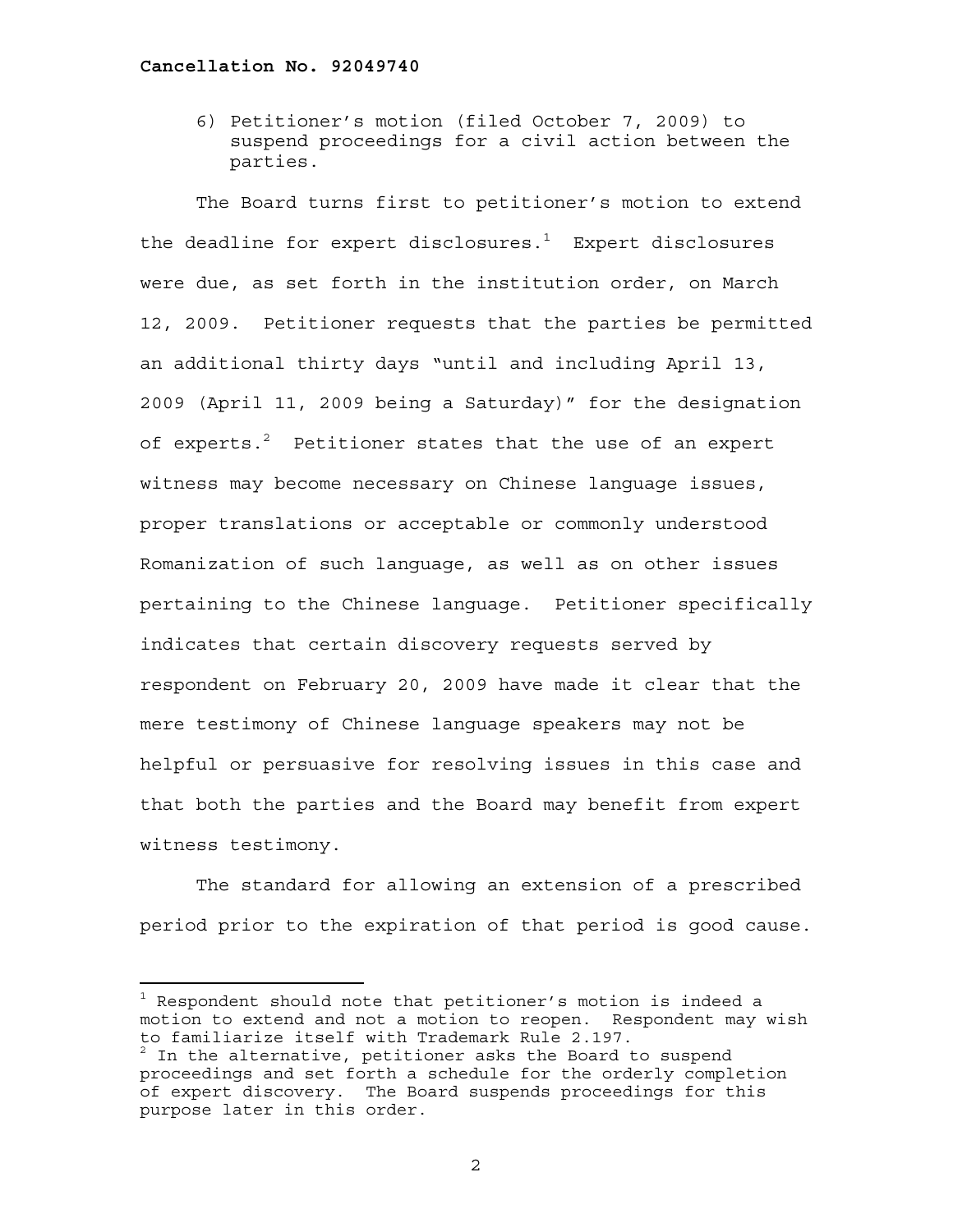Fed. R. Civ. P. 6(b)(1). The Board is generally liberal in granting extensions before the period to act has lapsed, so long as the moving party has not been guilty of negligence or bad faith and the privilege of extensions is not abused. See, e.g., *American Vitamin Products, Inc. v. DowBrands Inc.*, 22 USPQ2d 1313 (TTAB 1992).

After carefully reviewing the parties' arguments and given the Board's liberal application of the Federal Rule 6(b)(1) standard, the Board finds that the circumstances herein are appropriate for granting petitioner's motion to extend. In particular, the Board finds that petitioner's stated reasons for needing additional time constitute good cause for granting the extension sought. In addition, the Board finds that there is no evidence of negligence or bad faith on the part of petitioner, that petitioner has not abused the privilege of extensions, and that respondent has pointed to no actual prejudice beyond a mere delay of these proceedings.

In view thereof, petitioner's motion to extend time is granted. $^3$ 

 The Board next turns to petitioner's motion for a twenty-one day extension of time for petitioner to respond

÷.

<sup>&</sup>lt;sup>3</sup> The Board notes that petitioner notified the Board of its designation of an expert witness on April 16, 2009 (with a certificate of mailing dated April 13, 2009), i.e., within the requested extension.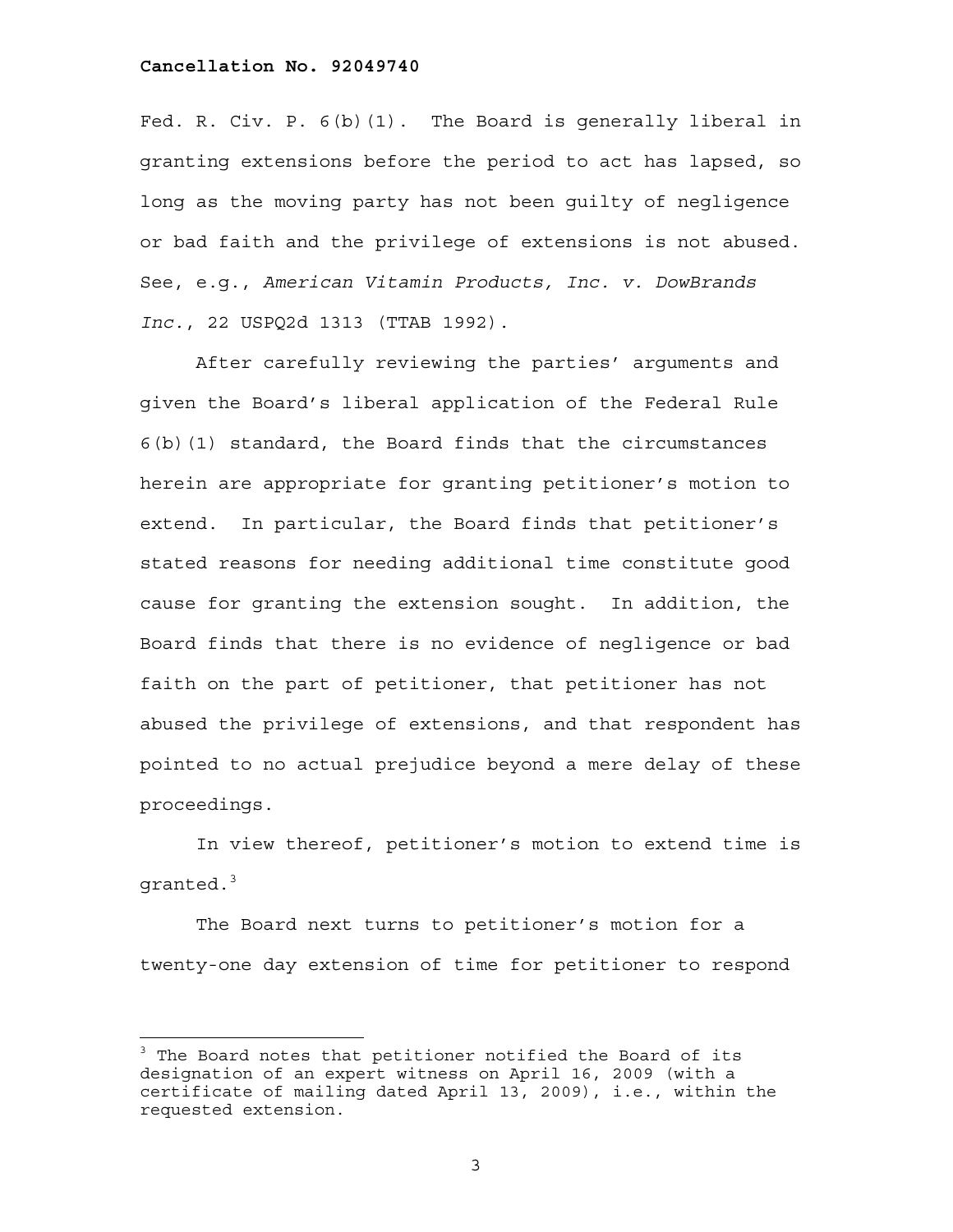to respondent's discovery requests (until and including April 17, 2009).

 In support of its motion, petitioner argues that an additional twenty-one days are needed to respond to respondent's discovery requests because of the overall complexity of the requests, the extensive time period covered by the requests, the demands of petitioner's counsel's schedule, petitioner's involvement in another litigation, and petitioner's belief that the parties' would continue to focus on their previous efforts to settle this matter, rather than commence discovery.

After carefully reviewing the parties' arguments and given the Board's liberal application of the Federal Rule 6(b)(1) standard, the Board finds that the circumstances herein are appropriate for granting petitioner's motion to extend its time to respond to respondent's discovery requests. In particular, the Board finds that petitioner's stated reasons for needing additional time constitute good cause for granting the extension sought. In addition, the Board finds that again there is no evidence of negligence or bad faith on the part of petitioner, that petitioner has not abused the privilege of extensions, and that respondent has pointed to no actual prejudice beyond a mere delay of these proceedings.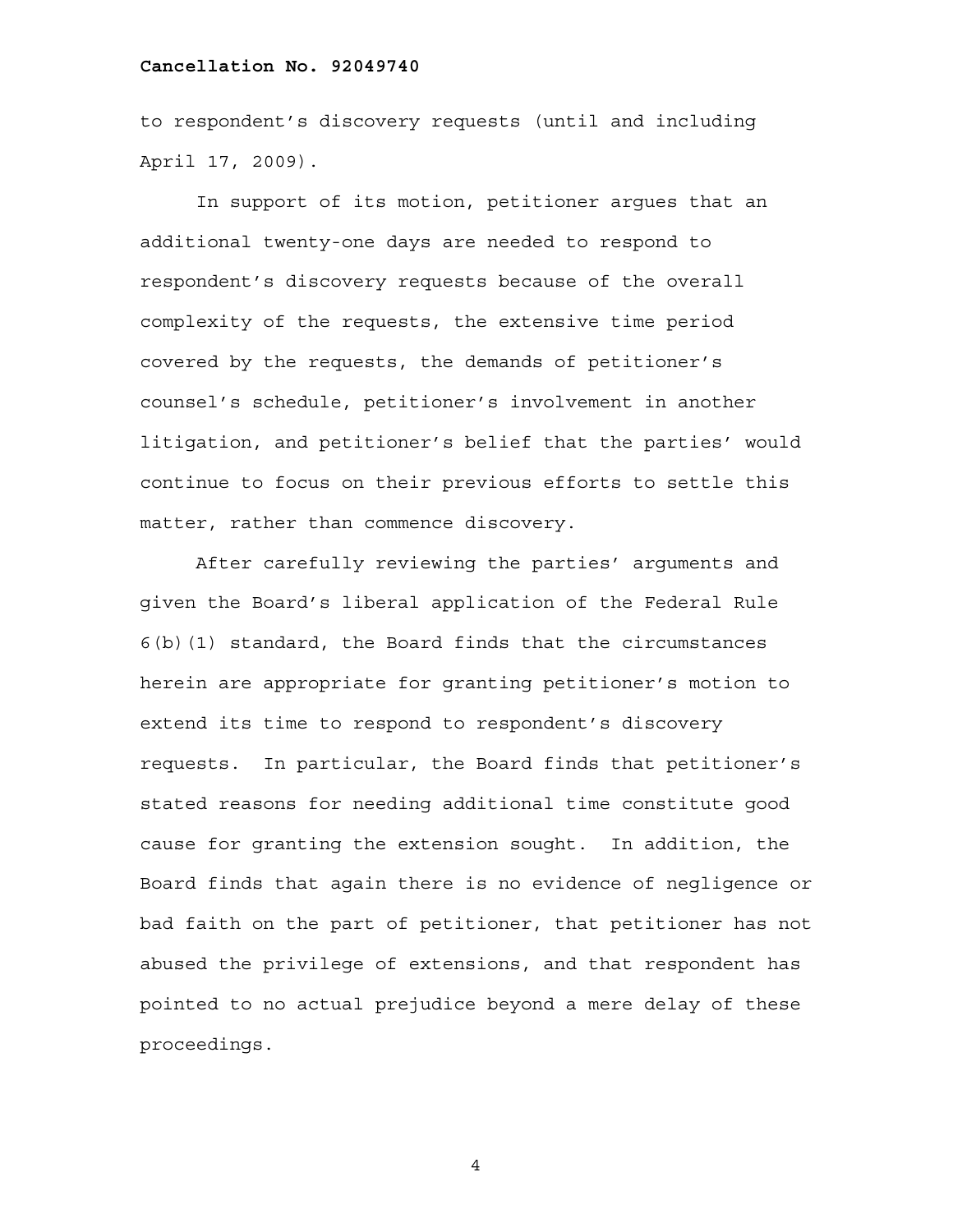In view thereof, petitioner's motion to extend its time to respond to respondent's discovery requests is granted.<sup>4</sup>

The Board next turns to respondent's motion for an extension of time within which to depose Tei-Fu Chen. Respondent requests permission to depose Mr. Chen following the close of discovery. At the time of the filing of respondent's motion, discovery was set to close on April 11, 2009. Inasmuch as the discovery deadline will be reset herein, respondent's motion is denied as moot.

Next, the Board considers respondent's motion for "terminating sanctions, evidentiary sanctions, *or* an order compelling discovery."

Respondent seeks an order entering judgment against petitioner or evidentiary sanctions against petitioner for "its repeated disregard for the deadlines established by the Board in its scheduling order, failure to provide initial and pretrial disclosures, refusal or failure to provide substantive and complete interrogatory responses, refusal or failure to make documents available for production and failure to make Tei-Fu Chen available for deposition after receiving proper notice of the deposition."5

÷,

<sup>&</sup>lt;sup>4</sup> The Board notes that the record indicates that petitioner served its responses on April 17, 2009, within the requested extension.

<sup>&</sup>lt;sup>5</sup> The Board notes that in respondent's motion it makes reference to the fact that the deadline for the discovery conference passed and it "did not hear from SunRider with regard to settlement or any other matter…." Respondent should note: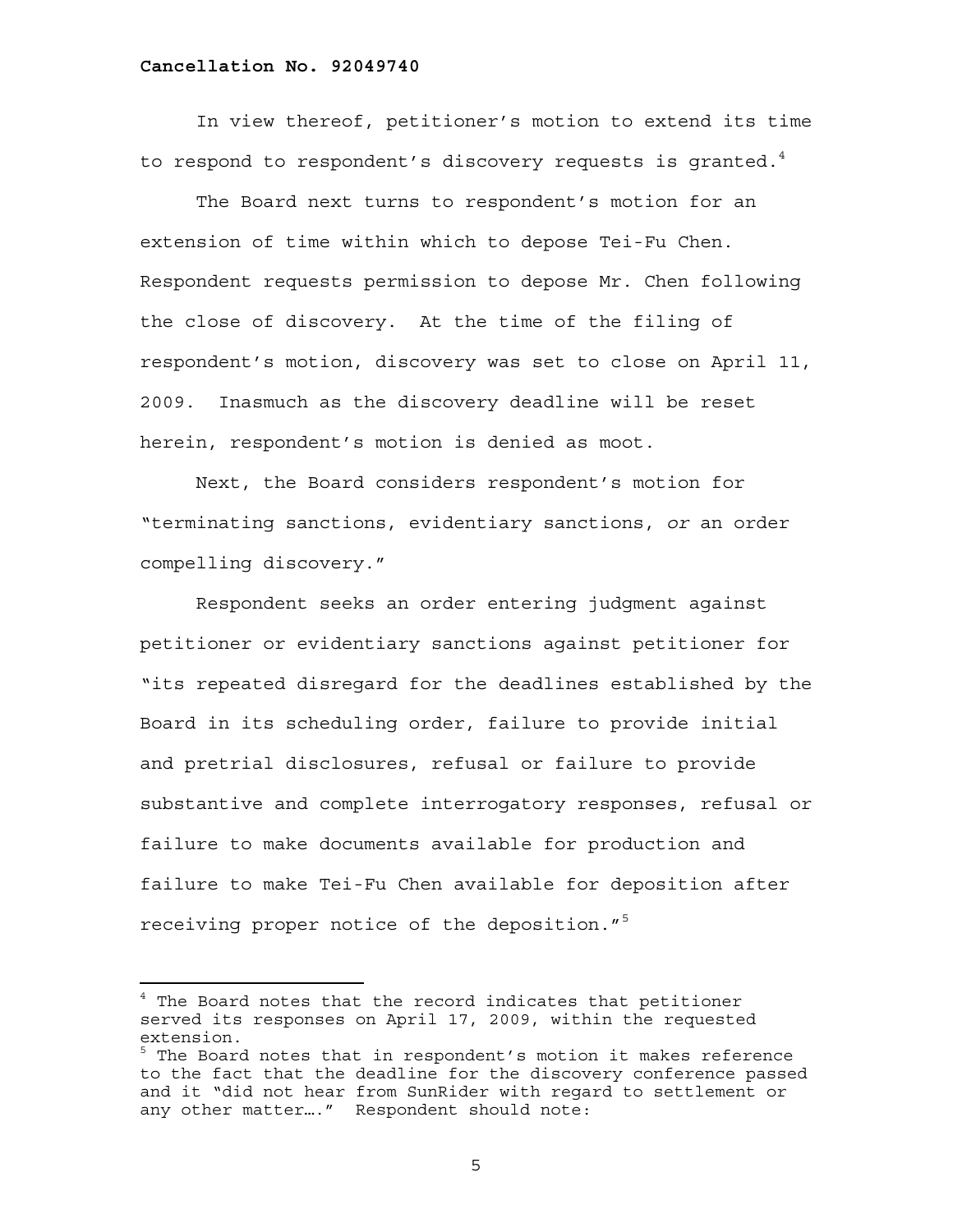—<br>—

This motion is not properly before the Board and will receive no further consideration. $^6$ 

With regard to respondent's alternative motion to compel discovery, the motion is denied. Upon reviewing the arguments and supporting papers submitted by the parties, the Board finds that respondent has not satisfied its obligation under Trademark Rule 2.120(e) to make a good faith effort to resolve the discovery disputes herein. Trademark Rule 2.120(e) provides that a motion to compel must be supported by a written statement from the moving party that it has made a good faith effort, by conference or

The obligation for the parties to hold a conference to discuss settlement and planning for disclosures and discovery is a mutual obligation. A plaintiff in a Board *inter* partes proceeding bears a burden of proof and is generally expected to move forward in a proceeding, while a defendant may choose to "defend" the case by doing little and hoping that the plaintiff will not be able to prove its case. Nonetheless, the obligation to confer and determine whether the parties can settle a case, or if not, at least plan for a cooperative exchange of disclosures and any possible discovery requests, is a shared responsibility. The mutual nature of the conferencing obligation is illustrated by the Board policy of participating in the conference upon request of any party,' see Trademark Rule  $2.120(a)(2)$ , as well as by the requirement that both a plaintiff and a defendant must make initial disclosures, and planning for such disclosures is one of the subjects to be discussed in the conference. *Influance, Inc. v. Elaina Zuker,* 88 USPQ2d 1859, fn. 2 (TTAB 2008).

 $6$  A motion for sanctions for failure to comply with an order of the Board lies when the Board has entered an order relating to disclosure or discovery (i.e., an order compelling discovery or a protective order) and the order has been violated. See TBMP Section 527.01(a) (2d ed. rev. 2004). In this instance, the Board has yet to issue an order compelling discovery.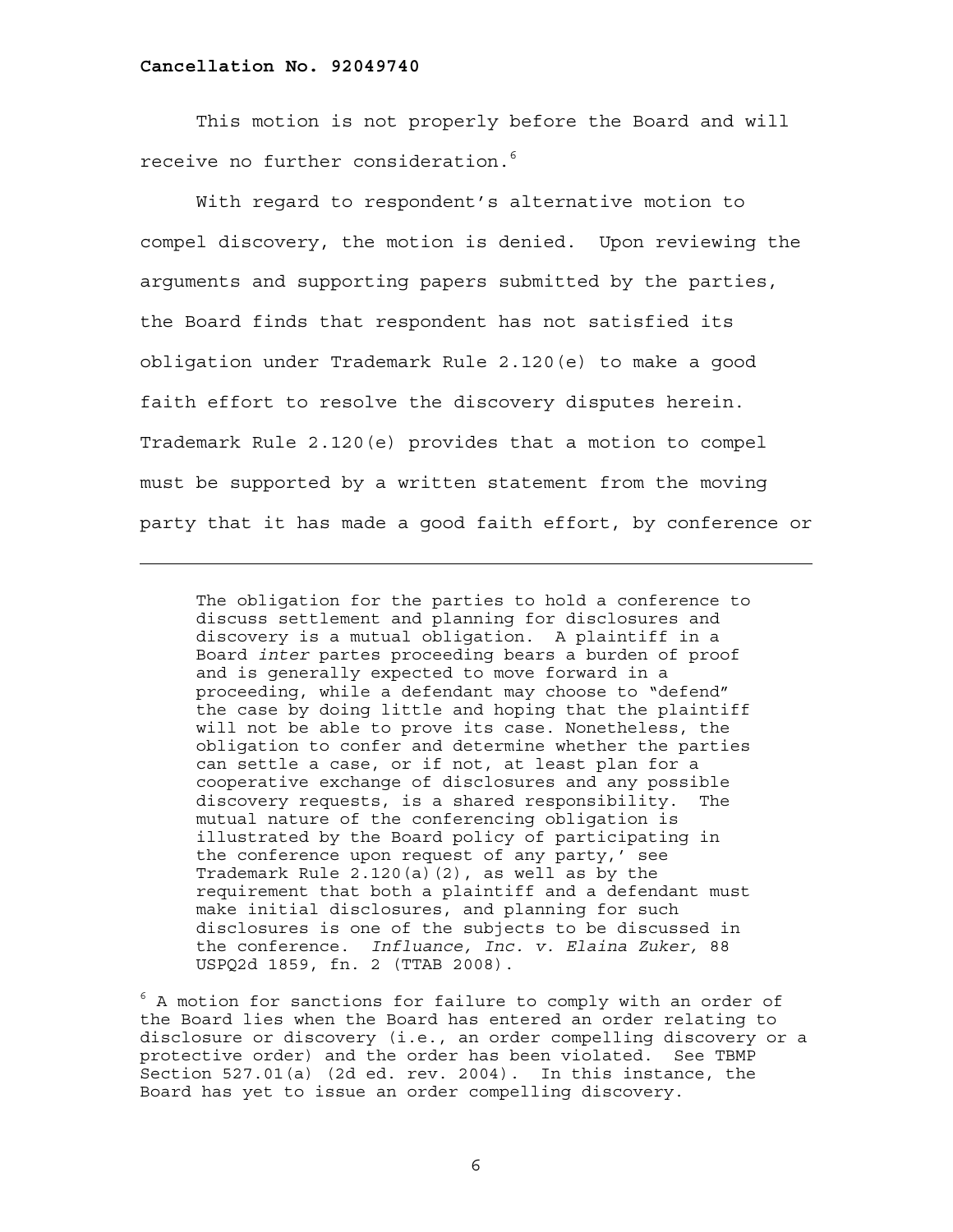correspondence, to resolve with the other party the issues presented in the motion, but the parties were unable to resolve their differences. *See Sentrol, Inc. v. Sentex Systems, Inc.*, 231 USPQ 666 (TTAB 1986). The concept behind Trademark Rule 2.120 is to require a bilateral effort to resolve the parties' differences or, at least, to focus those differences.

There is no good faith effort statement in respondent's motion to compel, nor any indication in the record that respondent discussed *in good faith* petitioner's objections to the discovery requests or the parties' disputes surrounding the requests before respondent filed the motion to compel.

Respondent is reminded that the purpose of discovery is to advance the case so that it may proceed in an orderly manner within reasonable time constraints. To this end, the parties must adhere to the strictures set forth in *Sentrol, Inc. v. Sentex Systems, Inc.*, 231 USPQ 666 (TTAB 1986), and repeated below:

[E]ach party and its attorney has a duty not only to make a good faith effort to satisfy the discovery needs of its opponent but also to make a good faith effort to seek only such discovery as is proper and relevant to the specific issues involved in the case. Moreover, where the parties disagree as to the propriety of certain requests for discovery, they are under an obligation to get together and attempt in good faith to resolve their differences and to present to the Board for resolution only those remaining requests for discovery, if any, upon which they have been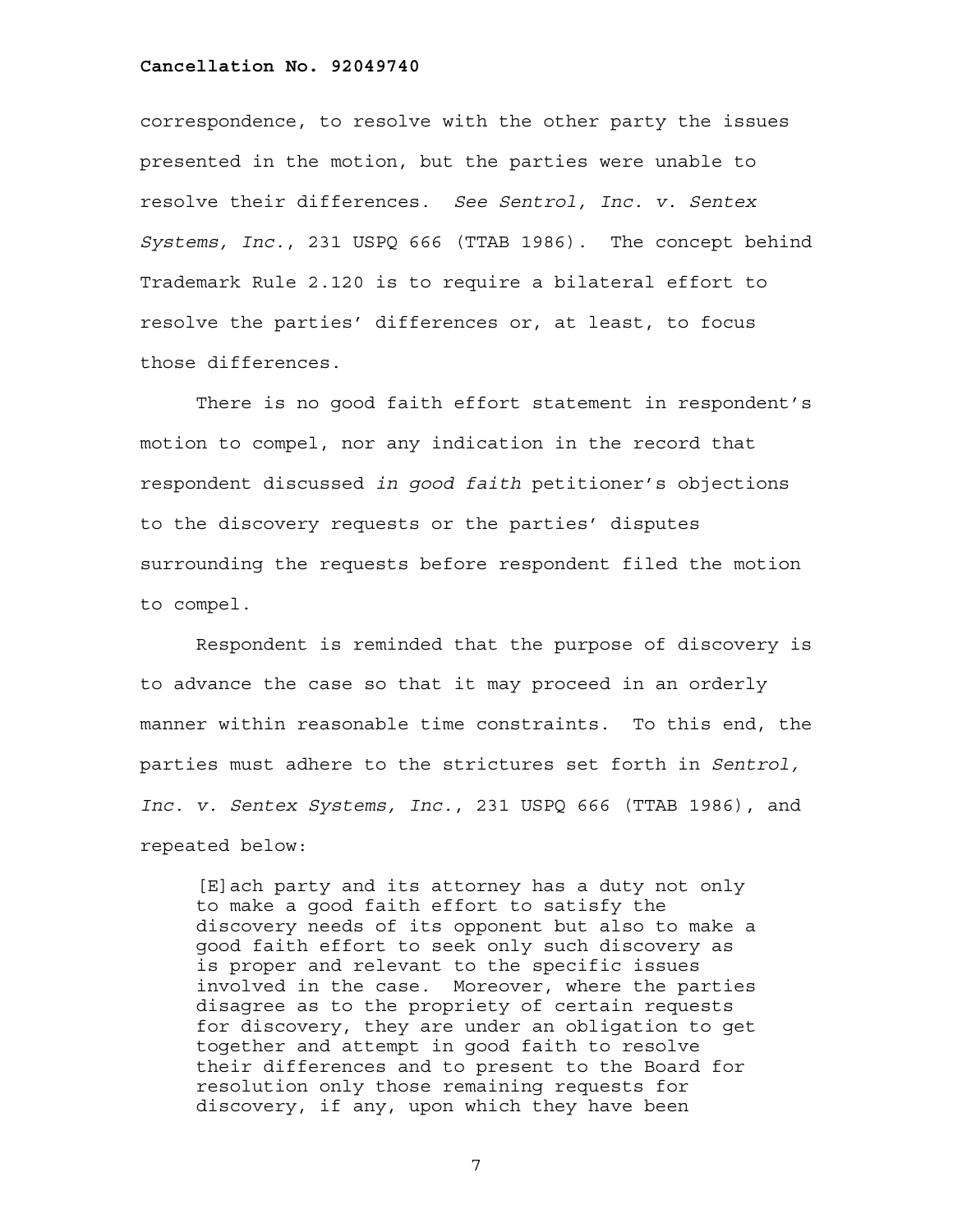unable, despite their best efforts, to reach an agreement. Inasmuch as the Board has neither the time nor the personnel to handle motions to compel involving substantial numbers of requests for discovery which require tedious examination, it is generally the policy of the Board to intervene in disputes concerning discovery, by determining motions to compel, only where it is clear that the parties have in fact followed the aforesaid process and have narrowed the amount of disputed requests for discovery, if any, down to a reasonable number.

Accordingly**,** respondent's motion to compel is denied without prejudice to renewal or refiling when narrowed or focused following good faith discussion by the parties of their differences regarding discovery.

In consequence of the above, the parties are directed to work together to resolve their discovery problems, in the spirit of good faith and cooperation which is required of all litigants in Board proceedings. The Board believes that the parties should be able to resolve most, if not all, of the discovery disputes identified in the motion. In particular, no motion to compel should be filed unless the parties are truly unable, after making their best efforts, to work out mutually acceptable solutions to their discovery problems without the Board's help, and are able to demonstrate the extent of their efforts to resolve their differences.

It is noted that the petition to cancel contains an allegation of fraud as a ground for cancelling respondent's registration. Although the allegation of fraud was made prior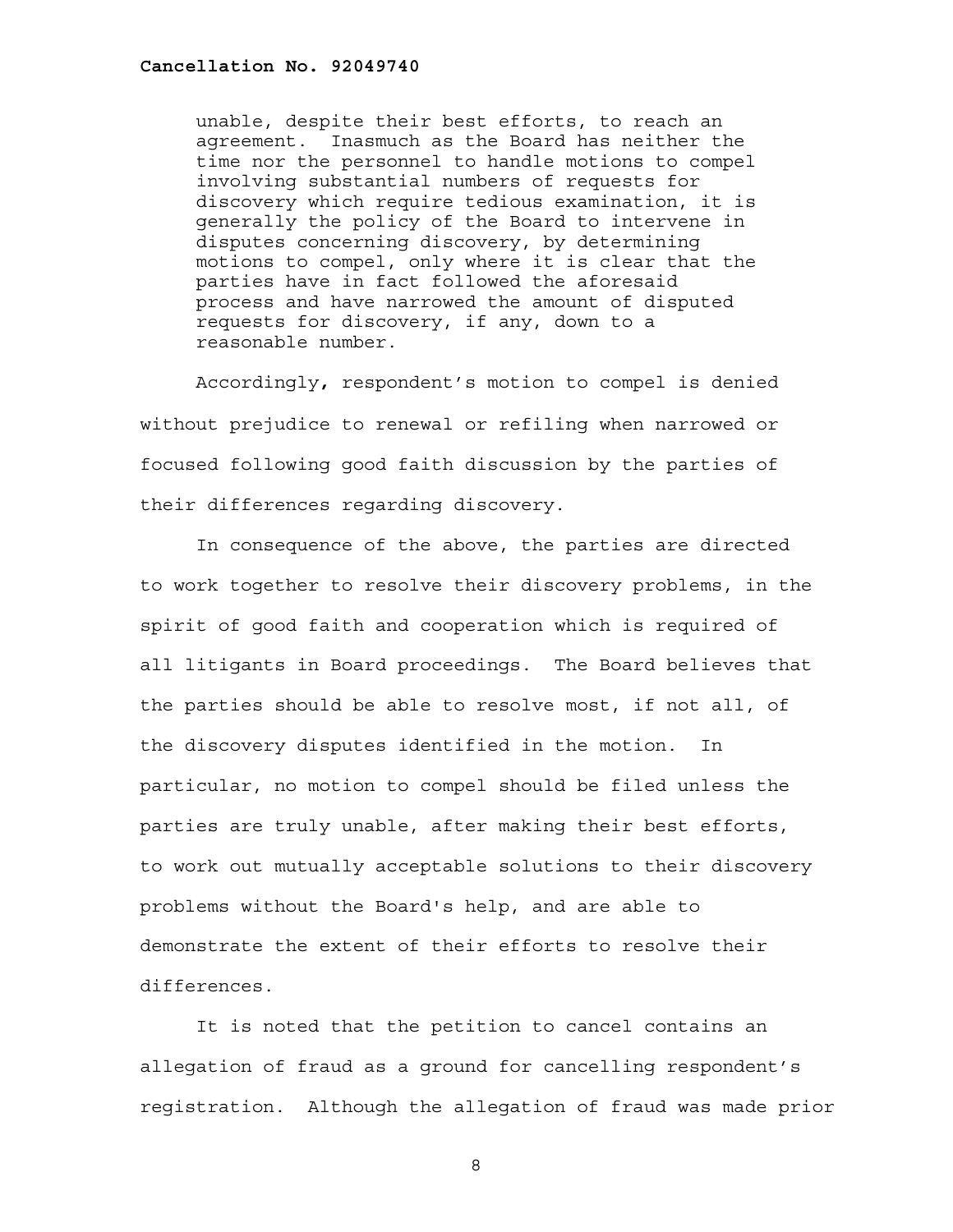÷.

to the August 31, 2009 decision of *In re Bose Corp.*, F.3d \_\_, 91 USPQ2d 1938 (Fed. Cir. 2009), petitioner is advised that any determination of the merits of its alleged ground of fraud (whether upon motion for summary judgment or at final decision) will be in accordance with *In re Bose Corp.*, which clarified the standard for proving fraud in cases before the United States Patent and Trademark Office. $<sup>7</sup>$ </sup>

The Board now considers petitioner's motion for suspension to allow for completion of discovery relating to experts, as per a prior motion or, alternatively, for a first enlargement of the discovery period by sixty days.

In support of this motion, petitioner argues that a suspension of proceedings is appropriate to allow for the completion of experts' discovery and to allow the petitioner to complete the extensive and comprehensive discovery requests served by respondent. $^8$  In the alternative, petitioner argues that a sixty-day extension of the discovery period would be appropriate.

Inasmuch as petitioner has now advised the Board of its intention of using an expert witness, petitioner's motion is

 $^7$  This discussion of fraud is merely advisory. The Board makes no determination herein as to the merits of petitioner's ground of fraud, the merits of any other ground for cancellation, or the sufficiency of any of the allegations in the petition to cancel. <sup>8</sup> Again, the Board notes that petitioner appears to have served its responses and the Board has addressed herein the need for additional time with respect to answering respondent's discovery requests in the prior motion to extend.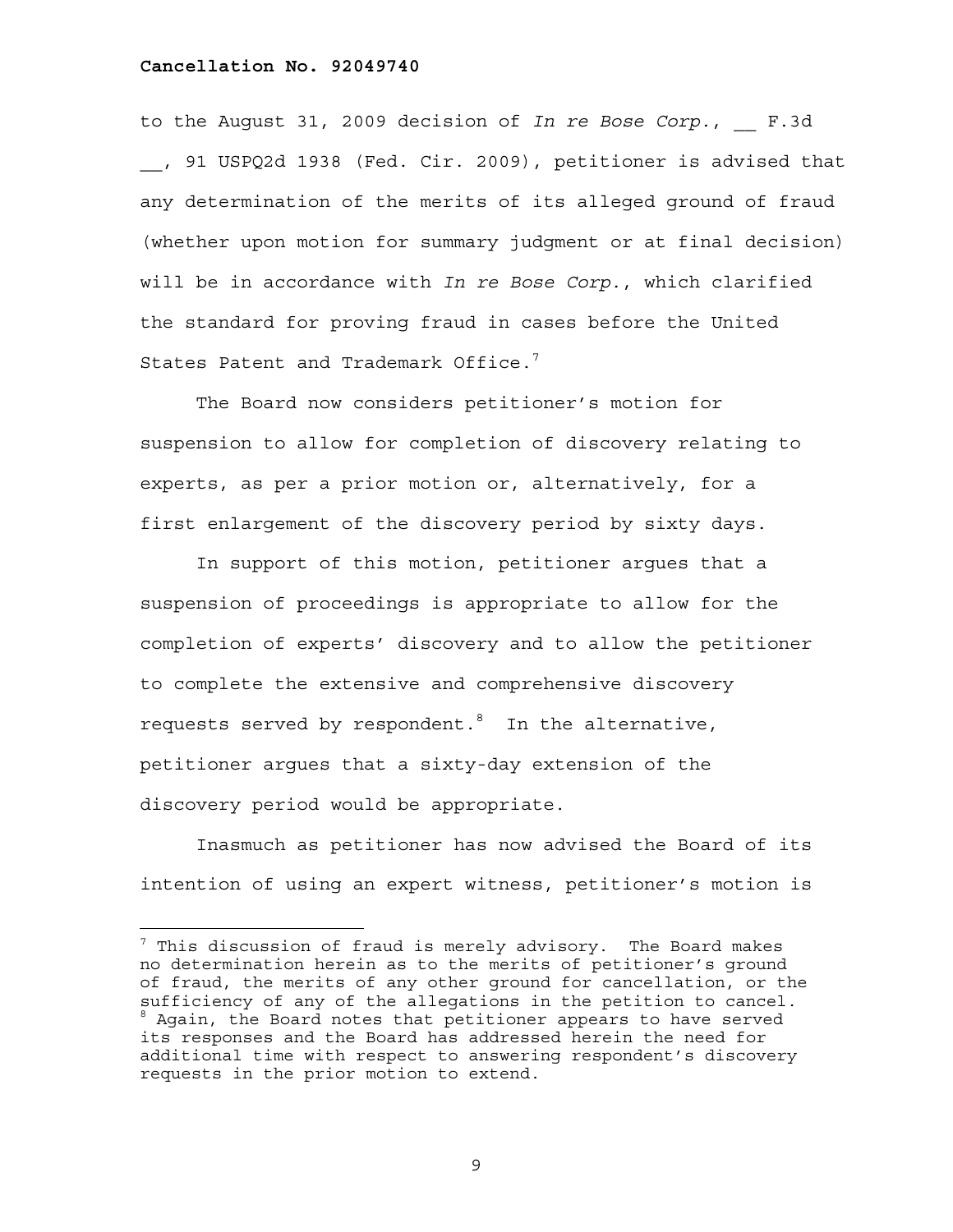granted to the extent that proceedings will be suspended for the sole purpose of affording respondent the opportunity to take discovery limited to petitioner's designated expert witness *in the event* proceedings are resumed following the civil action between the parties. Therefore, the Board turns to opposer's October 7, 2009 motion to suspend the proceeding pending final determination of a civil action between the parties. $9$ 

Trademark Rule 2.117(a) provides that "[w]henever it shall come to the attention of the ... Board that a party or parties to a pending case are engaged in a civil action…which may have a bearing on the case, proceedings before the Board may be suspended until termination of the civil action."

 The civil action involves the same parties and same trademarks involved herein. After reviewing the civil action pleading, the Board finds that the civil action at issue may have a bearing upon the above-captioned proceeding in that the federal action will essentially determine applicant's rights to use its mark. In the interest of judicial economy, and consistent with the Board's inherent authority to regulate its proceedings to avoid duplicating

<sup>9</sup> The civil action at issue is styled *Nature's Sunshine Product's Inc. v. The SunRider Corporation,* filed October 5, 2009 in the United States District Court for the District of Utah Central Division.